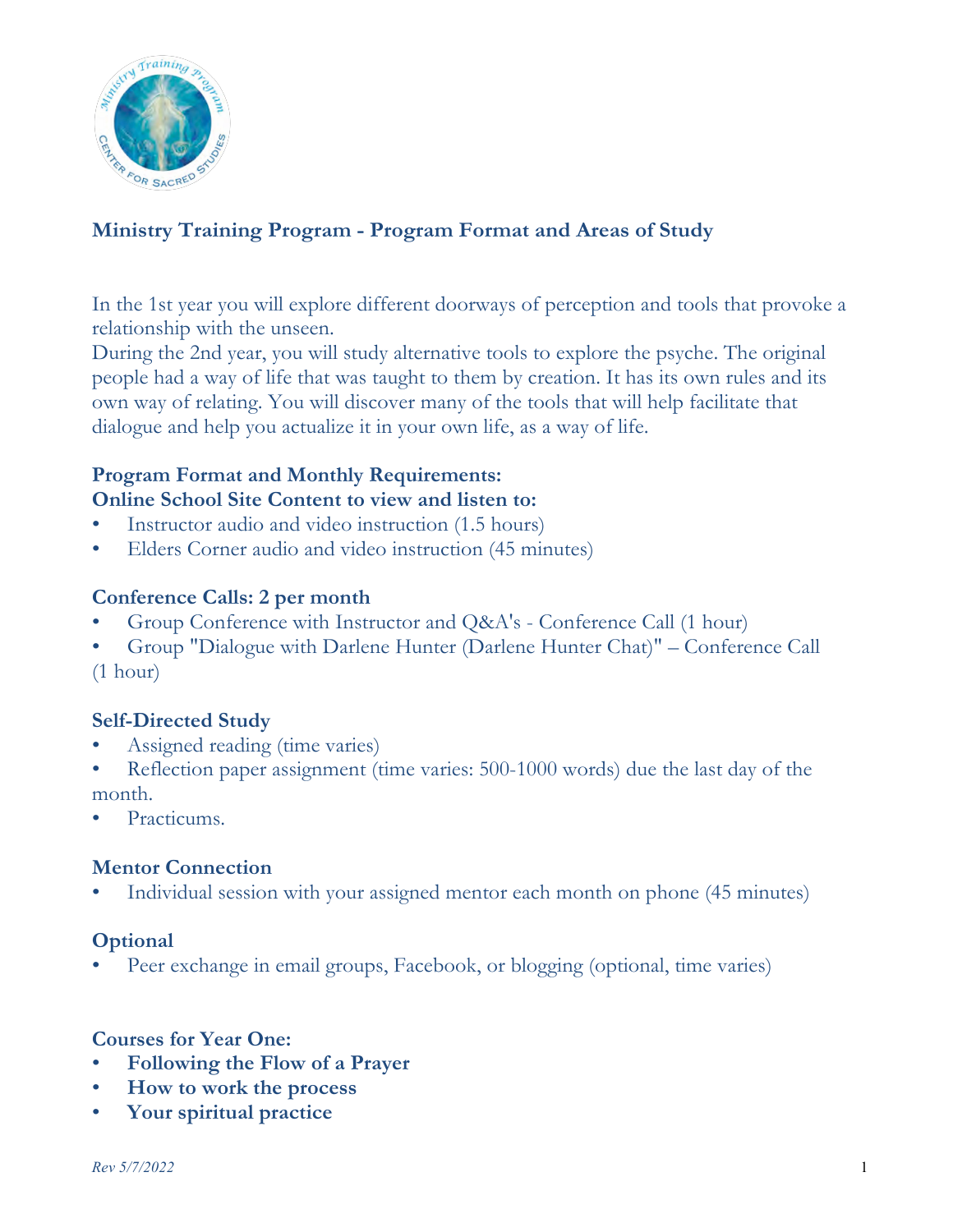- **Walking your prayer**
- **Spiritual Awakening**
- **Mystical Faiths**
- **World Trauma, Personal Trauma and Grief**
- **Death & Dying**
- **Prayer as Science**
- **Prayer as Action**
- **Prophecy**
- **Year One Retreat in California**

**Courses for Year Two:**

- **Earth Based Ways of Prayer**
- **Plant Medicine**
- **Archetypal Medicine**
- **Ritual**
- **Dialogue with Creation**
- **Spirituality & Practical Feet**
- **Communities**
- **Sustainability**
- **What is your personal code of ethics**?
- **Unity as a Practice**
- **Practical Applications of Your Ministry**
- **Graduation/Ordination Retreat in California**

### **Course Descriptions:**

### **Following the Flow of a Prayer**

As inspiration flows in we are asked to catch it, plant it, cultivate and actualize it. As we do, more is revealed and not only is our individual spiritual study expanded, but also our work with the collective moves forward. This module will present some of that story which brings us all together in collaboration with the Divine.

### **How to work the process**

True communication is "communion"; the realization that humility can take us to communion through an evolutionary process of "moving up" the levels of awareness and being—until peace and love are all that exists. If we can accept humility as a part of us, then we can accept that one purpose of relationship is personal and spiritual development, rather than merely a grasping for something to make us feel happy and safe. In this transformation, relationships offer us a new kind of salvation, and we align ourselves with a greater awareness and consciousness that wants to be born into this world. The Power of Humility shows us how to change our conflicts into peace. At each moment, within each conflict that arises throughout our day— throughout our life— we are given the power to choose, and that is a Divine gift. Do I choose to protect my point of view, my position, and my ego's limited perceptions? Or, through humility, do I choose not knowing, curiosity, and compassion? Do I choose to play the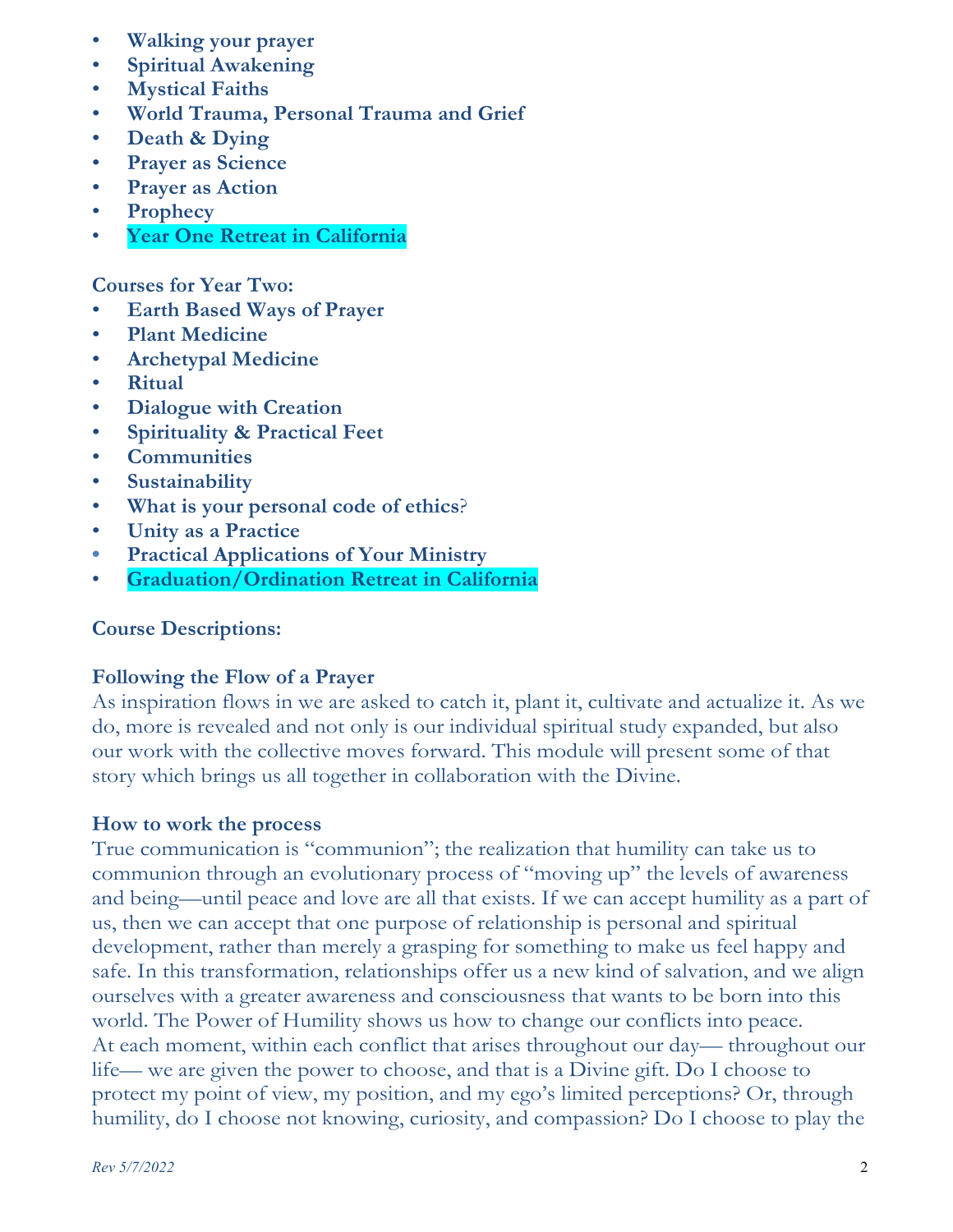victim, to persecute or to rescue? Or through humility, do I choose to motivate, nurture, and empower? Do I choose separation, or through humility, inclusion? Do I choose fear, or through humility, love? It's our humble choice.

## **Your spiritual practice**

The Divine Mother has told us that each of us is an herb in Her garden. Your life work is to fully potentiate that herb. One's spiritual practice cultivates that possibility. One's spiritual practice gives root to one's life. One's spiritual practice claims each day as sacred. Do you have a practice? Do you have a time each day you stop the world to sit and listen to your Self?

## **Walking your prayer**

If you have found your spiritual practice, how do you take it into your everyday life? How do you walk your talk? How do we learn to live in the Now each moment? And when we practice that skill each day, what happens to the quality of our lives?

## **Spiritual Awakening**

…*"An experience of clarity, revelation, and joy in which we become aware of a deeper (or higher) level of reality, perceived a sense of harmony and meaning, and transcend our normal sense of separations from the world."* (Steve Taylor, 2017)

Whether you are a minister, spiritual guide, counselor or just a friend, the phenomena of *Spiritual Awakening* is essential knowledge for competent guidance and care. These oftenintense experiences point toward a natural, yet potentially disruptive process of growth and development that can be misinterpreted by western models. In this course, we'll explore some of the characteristics and challenges these experiences may take. We'll touch on the forms or types of awakenings, clarify the ego's critical role, and explore the more dynamic or psychologically disruptive experiences. Grounded in this broad exploration, we'll look at some of the practical tools used to facilitate and integrate these experiences.

# **Mystical Faiths**

If we are to better understand the path we walk, it is helpful to recognize the wealth of wisdom of many different teachings, operating from a principle that all paths emanate from the same source, and an understanding that respect of every individual's perspective is the first step to Unity.

We will take the time to sit with the basic teachings of various faiths such as Christianity, Judaism, Buddhism, Hinduism, Sufism, and Taoism. Many religions have a foundation in Mysticism, as well as contemporary teachers whose work it is to remind of this original.

# **World Trauma, Personal Trauma and Grief**

How do you deal with trauma on a personal level, or in your community, or on a global scale? As a Minister, you will be asked to help heal traumas on all levels, from both inside and outside your culture. This module discusses approaches to healing trauma through awareness, empathy, ritual, and "love medicine".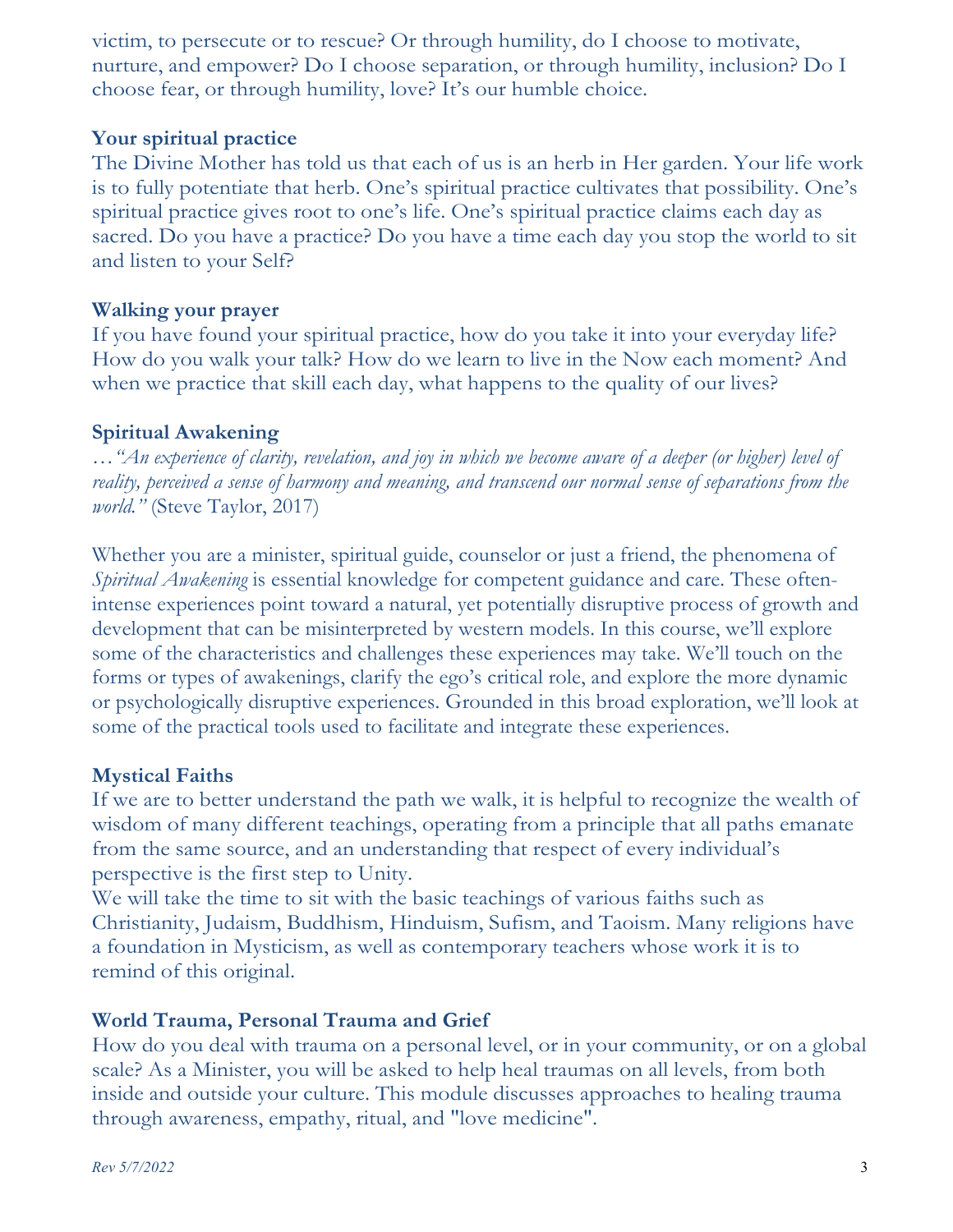## **Death & Dying**

Many people believe that it is the beliefs about death held by a collective that shapes the culture. This module will be a study of death as a doorway— a doorway of perceptual shift in relation to the consciousness of one's reality. How do we care for this doorway? How do we prepare ourselves to walk through the doorway? What is our relationship with the body? What is our body's experience of Spirit? How do we learn to respect the different ways people must go due to karmic work? How do we learn to serve the process? Our Lady says that it happens in stages. In order to move from one state of consciousness to another, to bring mystical vision into this reality—or to return to the place of vision— there are five steps:

Preparation Purification Initiation Integration Actualization

By exploring these developmental stages, we will examine traditional and nontraditional approaches in order to better understand our perceptions of, and personal relationship to, this very important topic.

### **Prayer as Science**

*"A prayer that is strong and deep will definitely receive God's answer.... By the application of science in religion, your uncertain belief in spiritual possibilities can become realization of their highest fulfillment."*

#### *Paramahansa Yogananda*

Consciousness is an intelligence that wants to dialogue with us and through us, in order to make of us an instrument of prayer. Is there a common ground between the world of science and the world of prayer? Can prayer be approached as a science? How does the anecdotal evidence from over thousands of years hold up in today's environment? These are some of the questions that will be touched upon in this module, as well as material related to both our personal approach to prayer and those of more traditional approaches.

#### **Prayer as Action**

Once we begin a prayer, then we must follow it. If we follow it, a way of life reveals itself, and we begin to realize that everything is connected. We begin to move, realizing that our actions will be felt by the next seven generations. In this way, we are a walking prayer, and all life is seen as sacred. In this way, we approach life, rather than attack it.

#### **Prophecy**

The Original Peoples and Nations have been guided by prophecy since the beginning of time. These are original instructions given by Mother Earth herself, that help us walk through our evolution in a collaborative alliance with Creation. We are in a great turning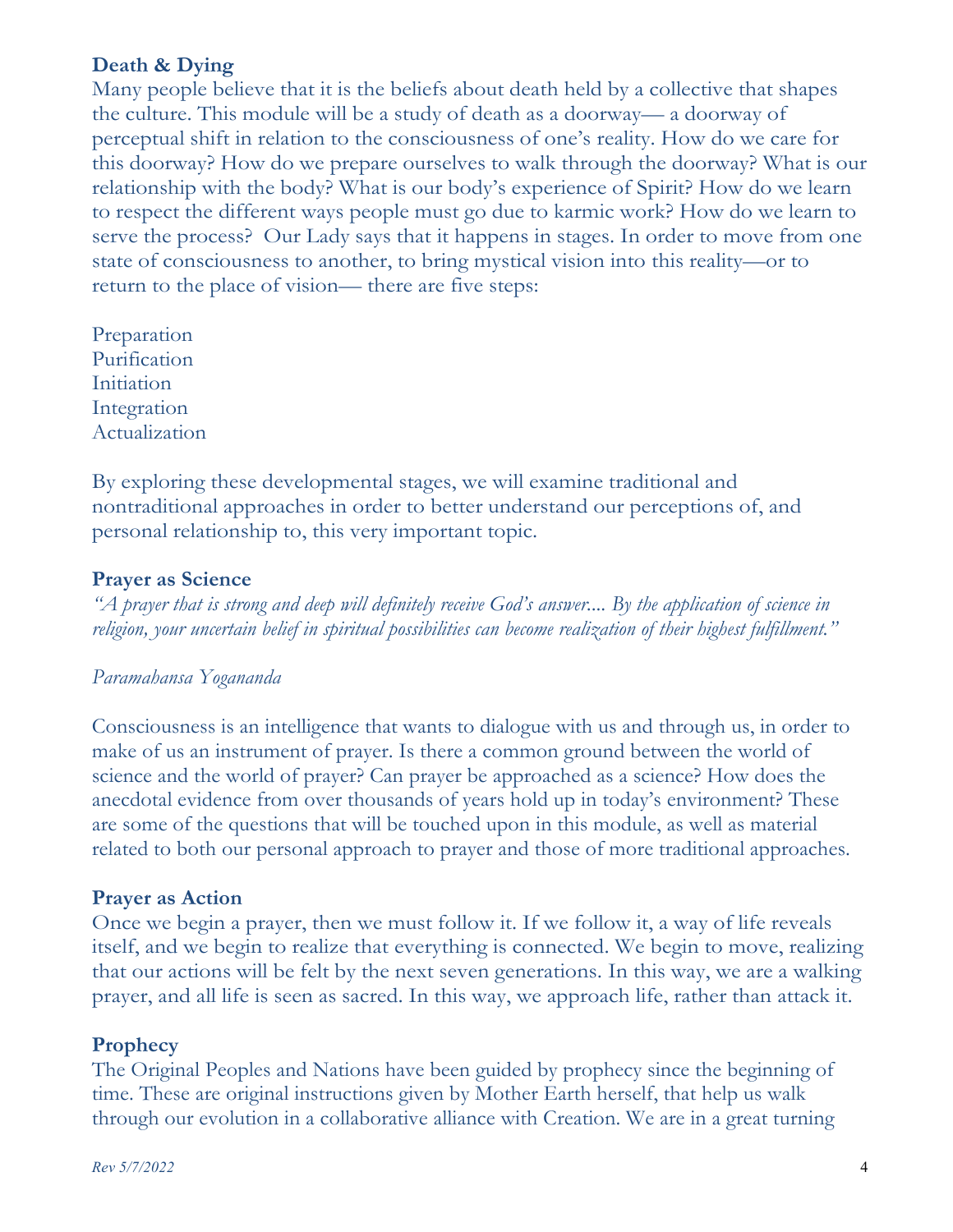time on this planet that has been prophesied for many generations. The Earth Herself is giving direction for the actions needed. The architecture of this reality has been constructed by the choices we have made in such pivotal times. How can we awake and take the steps needed to construct a reality based on the Original Principles of collaboration, reciprocity, heart, unity and all life is sacred? Can we listen to the divine intervention offered through the prophecies coming from the different cultures of the four directions that gives guidance in these tumultuous times? We are reminded by the Elders of Colombia that the end is falling into the beginning, to be aware of what is breaking down, focusing on what is breaking through. It is now time to unify our diversity as One People for One Earth. These are the voices of the ancestors guiding our way.

## **Earth Based Ways of Prayer**

When we have entered into a conscious relationship with Creation, we can begin to study Earth based ways of prayer. As our Grandmothers teach, "We join with all those who honor the Creator, and to all who work and pray for our children, for world peace, and for the healing of our Mother Earth." Our approach to this way of prayer is different than what is commonly promoted, as the heart rather than the mind leads it. It is an approach that brings to light the elements of Earth, Air, Water, and Fire. One that acknowledges the world of Spirit, and that teaches us ways to discipline ourselves so that we respond to life rather than react to it. In this way, we educate ourselves from our experience, and the relationships involved in manifesting that experience. Earth based ways of prayer teach us how to dialogue with the archetypes: the inherited patterns of thought or symbolic imagery derived from the past collective experience, and present in the individual unconscious. Using the 5 steps of transformation given in previous modules, the focus of this module begins to move the lens of perception from the Western model of relating to an Earth based model of relating.

As a result:

- 1. We see where we think we are victims.
- 2. We realize we have choice and define the problem
- 3. We accept the problem, and embrace the challenge.
- 4. We meet the challenge through completing the tests.
- 5. When we complete the test, then we can hear the message.
- 6. When we listen to the message, we come to know our personal myth.

7. When we know our personal myth, we begin to glimpse the Divine play at work in the world.

## **Plant Medicine**

The plants of Creation are Guardians of this Earth. Some are here to heal us and keep us in balance, while others are here to teach us a way of life that can sustain Life. In this study, we will examine a continuum that teaches how to integrate learned intellectual concepts with spiritual practices that maintains a way of life.

We will learn how to connect with the Spirit of plants in order to facilitate the healing of the individual and the collective.

## **Archetypal Medicine**

*Rev 5/7/2022* 5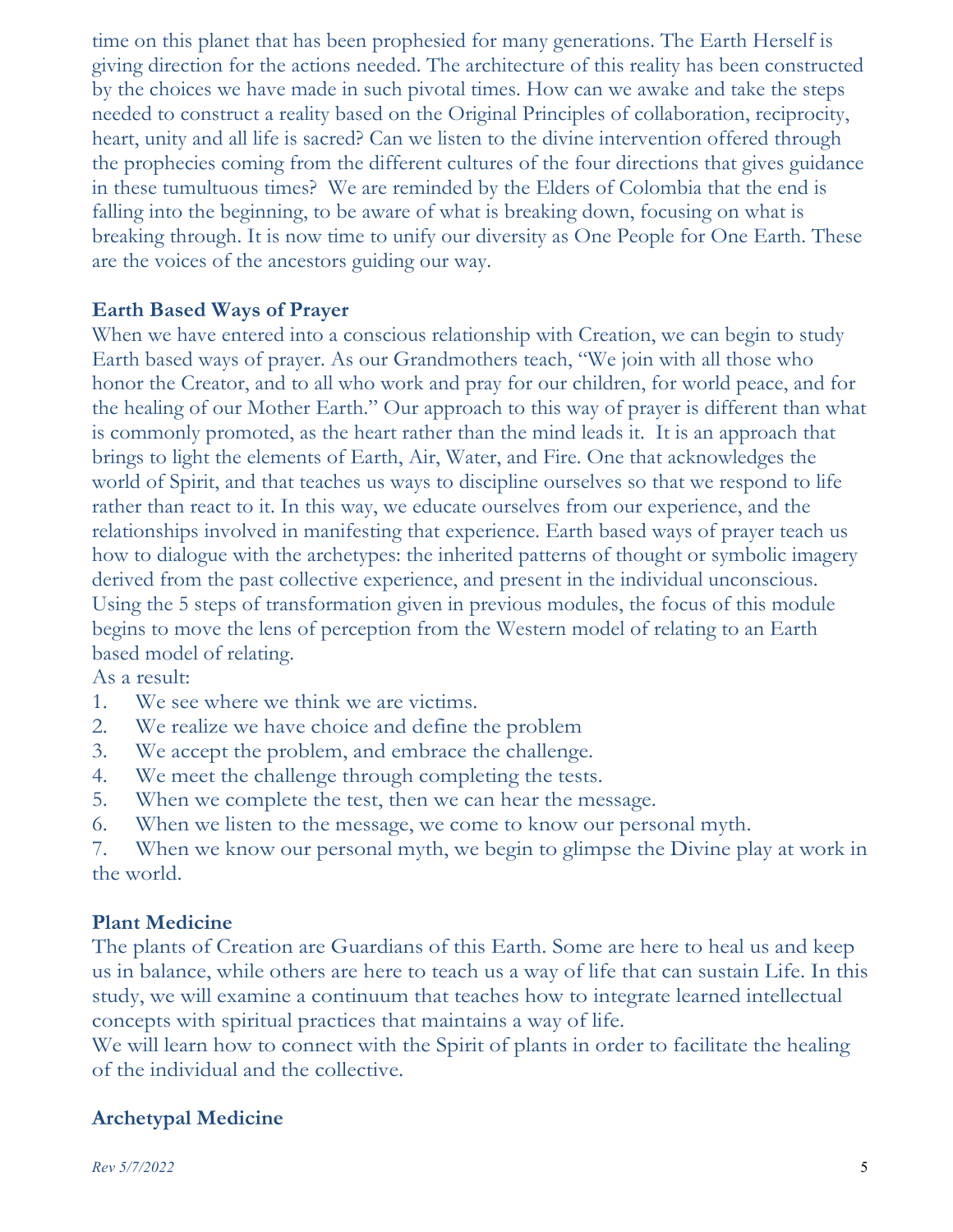This study will begin to describe how Consciousness forms a field. The field is organic in nature, and has evolved throughout time. As a collective, we have been in the study of what the Hopi's call the Fourth World. It has been a study of sacrifice, of learning how to hold paradox, of learning to declare our differences and identify the "I". The new field of study is the Fifth World of Unity. The World of Unity is cultivated through acts of service, and a way of being which honors the connectedness of life. It is said that our suffering pushes us until our vision pulls us. Archetypal Medicine teaches one how to dialogue with the vision that is pulling. It requires a maturity of character, and a devotion to one's part in the Divine Play.

## **Ritual**

In this study, we will make a new relationship with ritual. From where does it originate? How is it passed on? Our habits can form our daily ritual, and those rituals can define the richness of a culture or its lack. First Nation Peoples have been given ritual by Creation and by the Original Peoples of this Earth. Those rituals have been passed down—often orally through the generations, so that when one sits within it, there is a line that brings all the prayers said along that line—since it first began—into the present moment. Contained within these traditions is an understanding that specific actions create specific results. Ritual, in this sense, defines the sacred container, and the protocol that maintains that container. Protocol does not establish a rigid rule, but rather provides a guidepost that points the direction in which to proceed. It is much like a telephone number: a specific phone number reaches a specific endpoint. In order to connect with the line of prayer the ritual calls forth, then one must follow the protocol that defines the requirements of that specific container— in order to call forth the "intelligence" which is present in that container. Additionally, in order to maintain what is learned while in that container, one must put in to daily practice what the container teaches. As an individual's relationship to ritual shifts, so does their way of interacting socially. For this reason, we will study a medicine village vs. a hierarchical system, exploring such integral questions as what maintains the integrity of each, as well as the inherent ethical implications of both worlds.

## **Dialogue with Creation**

If we have forgotten how to dialogue with Creation, where do we start? In asking that question, we declare a wish to relate. The Old People say that relation is the seed of life. In this module, we will take a moment to examine how our culture relates to the Earth in contrast to how other cultures have historically related to the Earth. How has our relationship with the Earth changed throughout time? If we were to listen to the Earth, what would she being telling us She needs right now? Once we begin to dialogue, how do we nurture this new relationship with Creation? The Original Peoples were given a way of life that had rituals and rites of passage that marked the seasons of the Earth. Each line from those original days relates the story of the Earth told through prophecy and declared through song.

## **Spirituality & Practical Feet**

In this study, we will expand what we have learned and add tools to apply to our everyday life. We think of the communities we are part of as a form of wealth and need to increase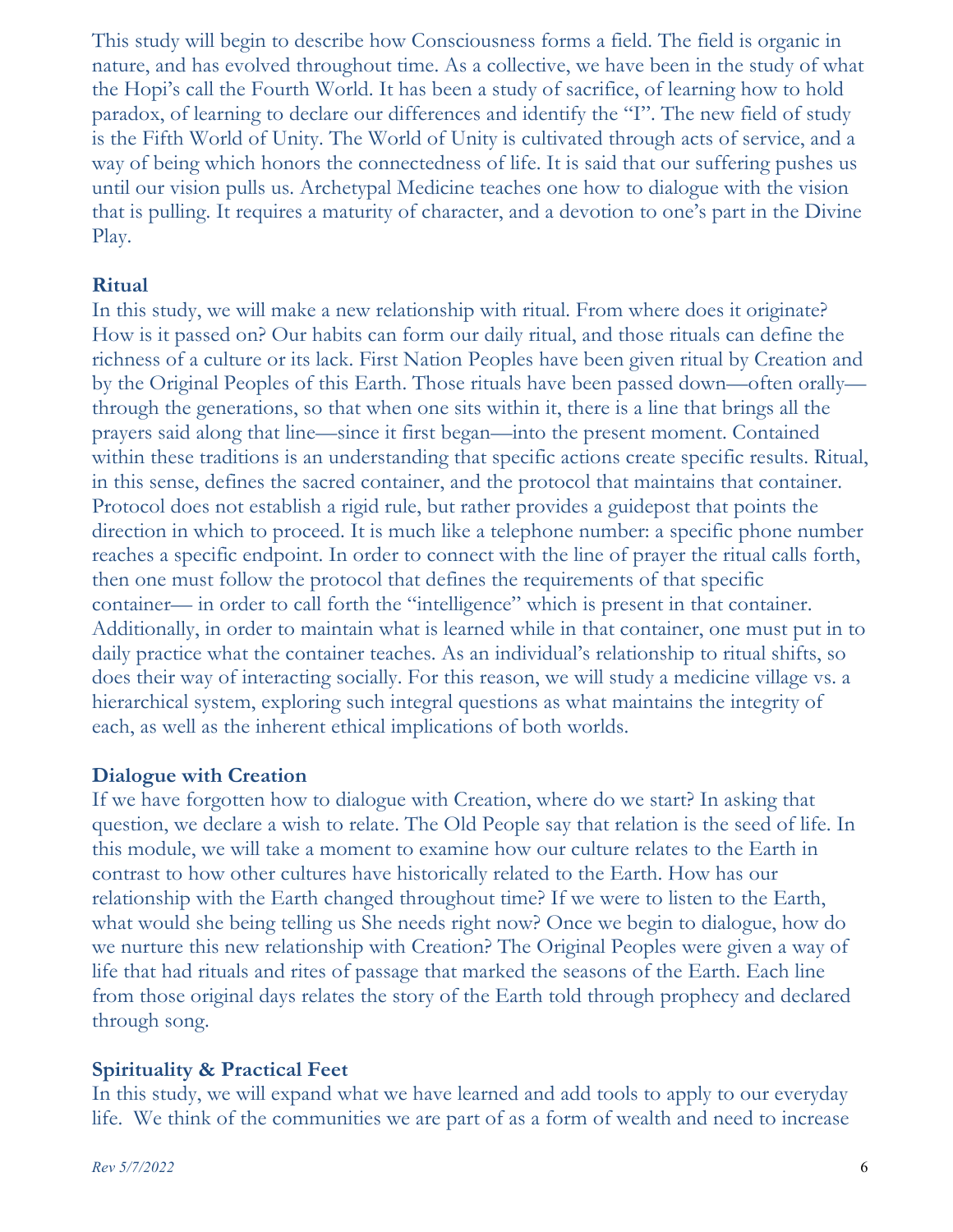our skills to cultivate that wealth. With these skills we create an environment where we become instruments for positive change in the paradigm shift that is happening today. We have made relations with our Spirit, establishing trust in that which calls us. We have learned to follow rather than grab for what we want. As we stand up inside ourselves, we begin to define a culture that recognizes the abundance and flow of energy received and given - the gifting economy vs. the consumer economy. The gifting economy is driven by the knowledge that all will be provided if we but listen and follow our guidance. It is rooted in the old cultures of sacred reciprocity and cultivated by love, generosity, and gratitude. The consumer economy is driven by fear of not enough. It is rooted in competition and cultivated by how much we can consume rather than sustain. We move from consumerism to gifting through the economics of learning to share, following the laws of Nature, of Mother Earth.

## **Communities**

To live in a community centered in Spirit, one must be willing to work the process. You have to step out of "I" thinking. You emerge from someone who sacrifices to make things happen to someone who is in service to the Divine. It is that act of service that allows things to naturally evolve in community. When we sit in circle in community, we realize that everyone is an aspect of ourselves. When you apply the concepts you will have learned through these studies, you will have a tool that cultivates respect and acceptance. When you learn to walk with your prayer, you will have a focus that will nurture growth and clarity of purpose. Communities require the development of a sacred witness that can maintain its integrity and facilitate day- to-day experiences of individuals with one another in a way that is kind. The first step a community must take is to accept where they are. Then, without judgment, there must be a commitment to higher consciousness and those things that attract higher learning. There must be an examination of choices, and an ever-present awareness that every choice made affects the next seven generations. Integral to healthy community is the necessity to honor the sacred hoop of life in the established social structure, so that individuals representing every station of life have a voice. These are a few of the concepts we hope will stimulate your study in your own community.

## **Sustainability**

How can we look at our imbalances as opportunities for practice instead of merely as problems? How can we utilize our excess, or surplus, energy to address our weakness or deficient energy? In this module, you will have the opportunity to see how to bring collaboration and right relationship to these seeming polarities, in order to evoke balance and sustainability in a system. How can you apply what you are learning to your personal, emotional, and spiritual life?

## **What is your personal code of ethics?**

Integrity in a system is determined by how well centered it is. Does it know itself? Is the container sealed? Is it leaky? Is it losing energy? If so, how? These are all questions that one might ask while beginning to set up a spiritual practice. This process is much like what one would do if they were to investigate their body's integrity. If one's body is